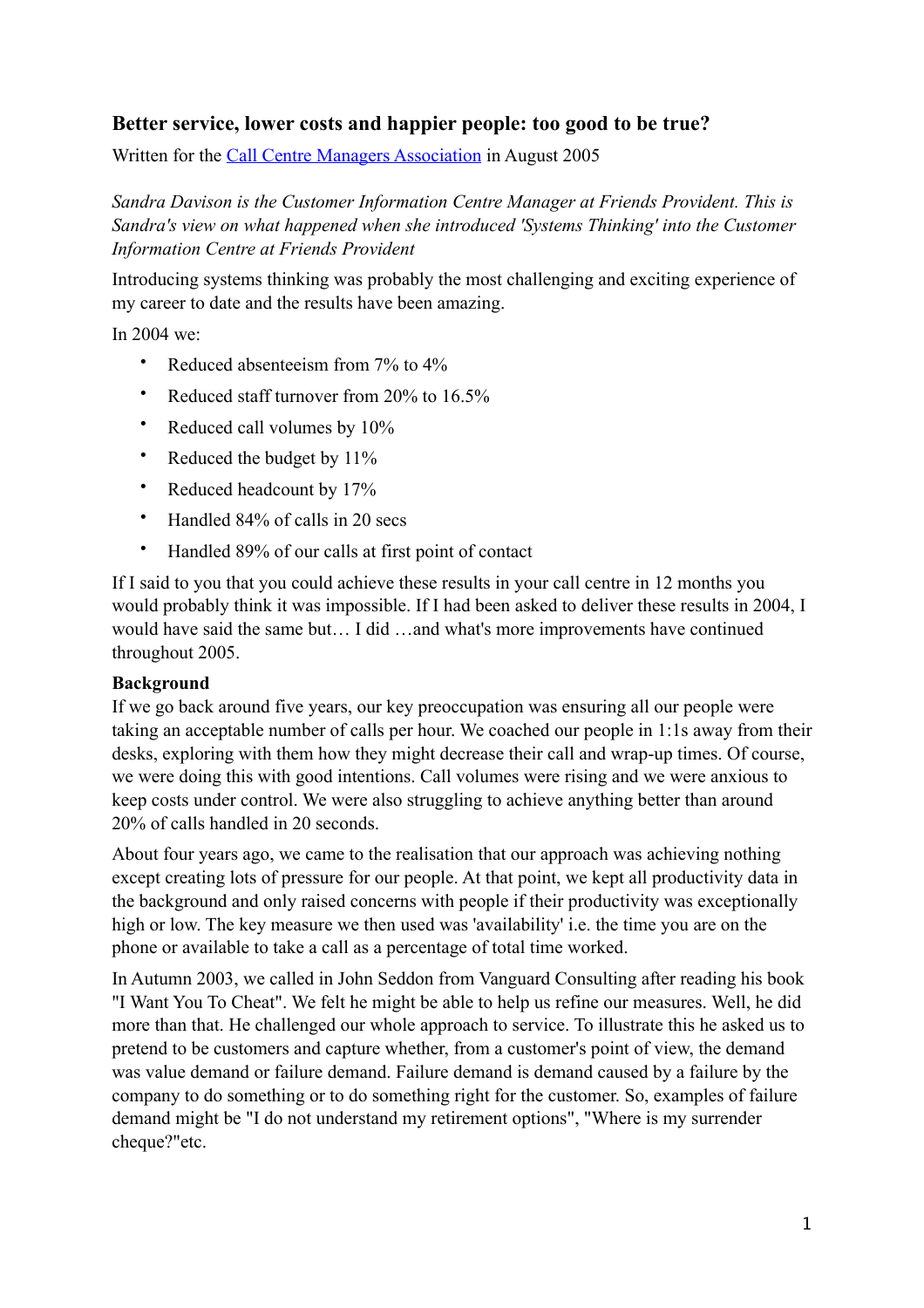He also asked us to track what had happened to the customer's request end to end i.e. from the very first contact through to its ultimate conclusion. How many touches were there? How typical was this? How long did each touch take? How many days elapsed from the customer's point of view?

### **Findings**

In just a few hours, we gained an insight of our service that was very different than previously. We discovered that we had 39% failure demand in our call centre. We also saw that there were a number of hand-offs between the call centre and the back office. We recognised immediately that the combined cost of handling the work that way was much higher than if the call centre did all the work itself.

Our focus now was obvious. We saw that by prioritising the failure demand by both volume and duration of call, we could get to the root cause of the problem and simply turn off the demand. The result would be less calls coming in, saving money and improving service. I say simply, but it does of course take a lot of effort to bring it about. Our other focus was to increase the one-stop capability in the call centre.

A key to making this a success is to change the way you think and approach things. I spent time with my Team Managers, helping them to challenge how they spent their time and changing their role from managing, to supporting their teams in line with customer needs. This meant change to both their management style and our culture which felt uncomfortable for some, so I had to provide lots of support and encouragement to enable them to let go of their old ways and take on this new and exciting challenge because without their support this would not have been so successful.

#### **Taking action**

A good example of reducing failure demand was based on our surrender payments process. Our surrender payments team worked to a turnaround time of 4 days. This appeared to be a good level of service and they were proud to maintain this. Despite this however, we noticed that a significant amount of our failure demand was related to surrender payments.

We identified the reasons for customers contacting us. The main causes were:

- Customers phoning only a day or two after returning their completed claim form, as it was unclear when they would receive payment
- Essential paperwork that we required to complete the claim was missing
- The claim form was not always completed correctly

It quickly became obvious that the form had design flaws that resulted in the same problems being repeated for many customers. Looking at it from the customer's point of view, this was bad service because it meant a delay in payment and the hassle and cost of having to call us. Looking at it from the company's point of view, all the added activity just meant added costs.

So, understanding the cause of the failure demand, we redesigned the form to make it more simple and easy to complete, reducing the likelihood of anything going wrong. We also helped the payments team reduce its turnaround time to just two days. We now regularly help them if they have a peak in work volumes, as we know that if they go beyond two days, we need extra people in the call centre to handle the chaser calls. It makes far more sense to be proactive and avoid the problem. A real win/win for everyone.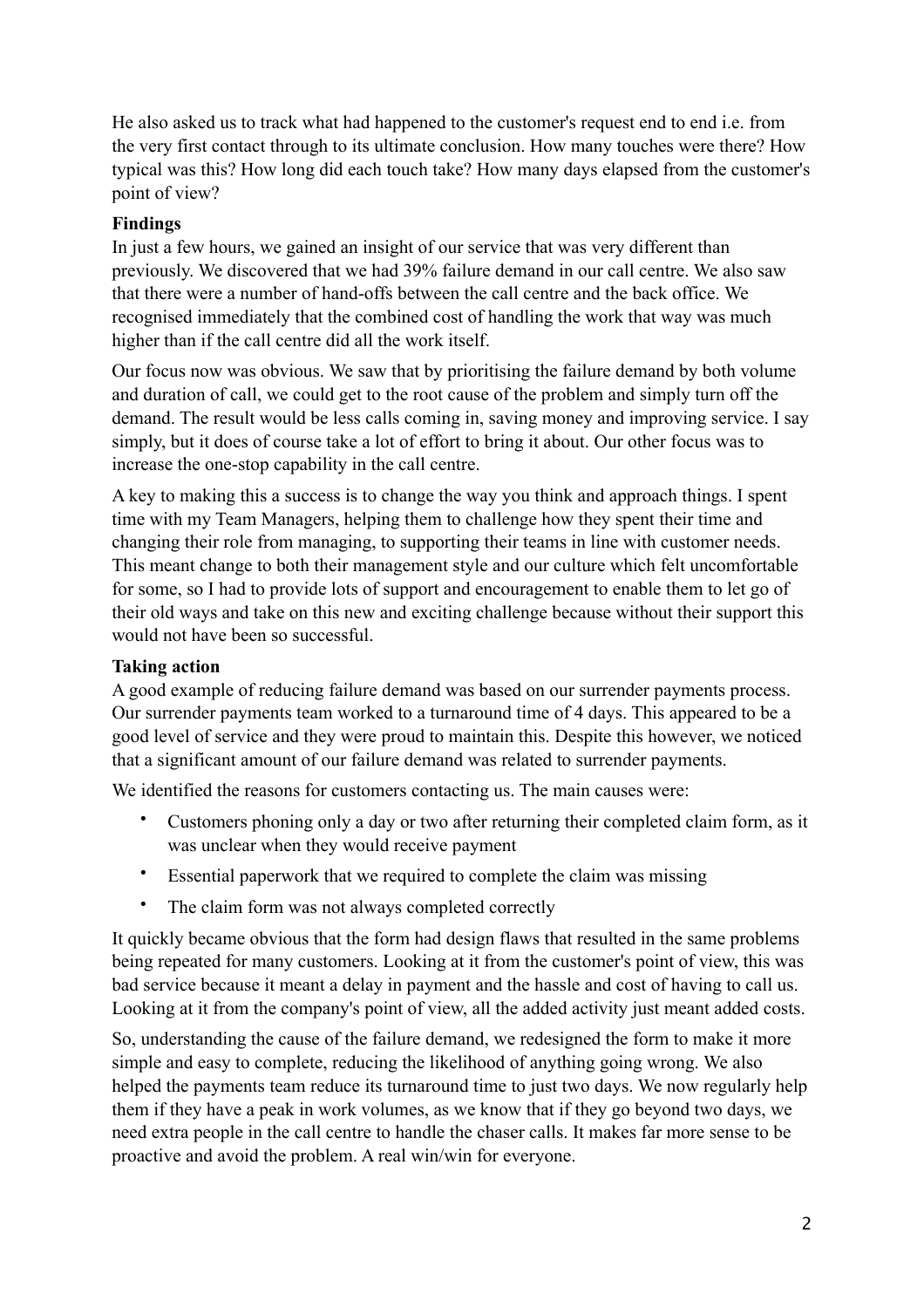## **Training**

We have changed our approach to training too. As the first point of contact for Friends Provident, it is imperative that we make a good impression and our people understand the individual impact they can have.

We discovered that just 10 customer demands account for 80% of our calls so we focus on training our new people to handle these. Full support from an experienced person is available for as long as the individual needs to enable them to provide a quality service to our customers without any feelings of fear or anxiety.

This revelation has simplified our induction training and reduced the training time from 7 weeks to 3. The level of knowledge and confidence of new starters has improved dramatically too.

We also want people to understand it is not just about product and process knowledge; it is about how you treat customers. The Friends Experience means we treat each customer as a unique individual.

We do not provide scripts for our people, as we believe they will connect more with customers if they can express themselves freely. We aim to get on their wavelength, understand their position and are really able to give them what they want, when they want it. This means that not only do we get it right for them; we leave them with strong confidence that we have done what we promised and confidence that they can rely on us at all times.

We continue to train, coach and support our experienced team members. As the people closest to the customer we also encourage them to come up with ideas to improve service, whilst continuously learning and developing their own skills and knowledge.

The key focus for team managers is to help their people deliver great service; this includes identifying and removing failure demands. They spend most of their time sitting with their people, giving them feedback on the service they are providing. In so doing, any training needs identified can be handled there and then or arranged for a later date.

Bespoke ongoing refresher training is essential to the effective running of our call centre and maintaining quality customer service. Our own technical advisor provides easy to understand training on more complex issues to our established team members. It is tailored to ensure people have the knowledge to answer less frequent demands from our customers.

We liaise with other areas of the business to ensure our people are kept up to date with any changes that have an impact on our service or the information we give.

### **Measures**

We no longer have traditional measures for individuals of calls per hour etc. We ask our people to focus on the service they provide to each and every customer they speak to rather than the number of calls they take.

So, how do we assess the performance of our people? There are two key measures

- Their one-stop capability
- Friends Experience this covers both the what and the how and has explicit measures against the experience we are aiming to achieve

### **Summary**

This year we have already exceeded our key performance indicator of 80/20 by handling 86%